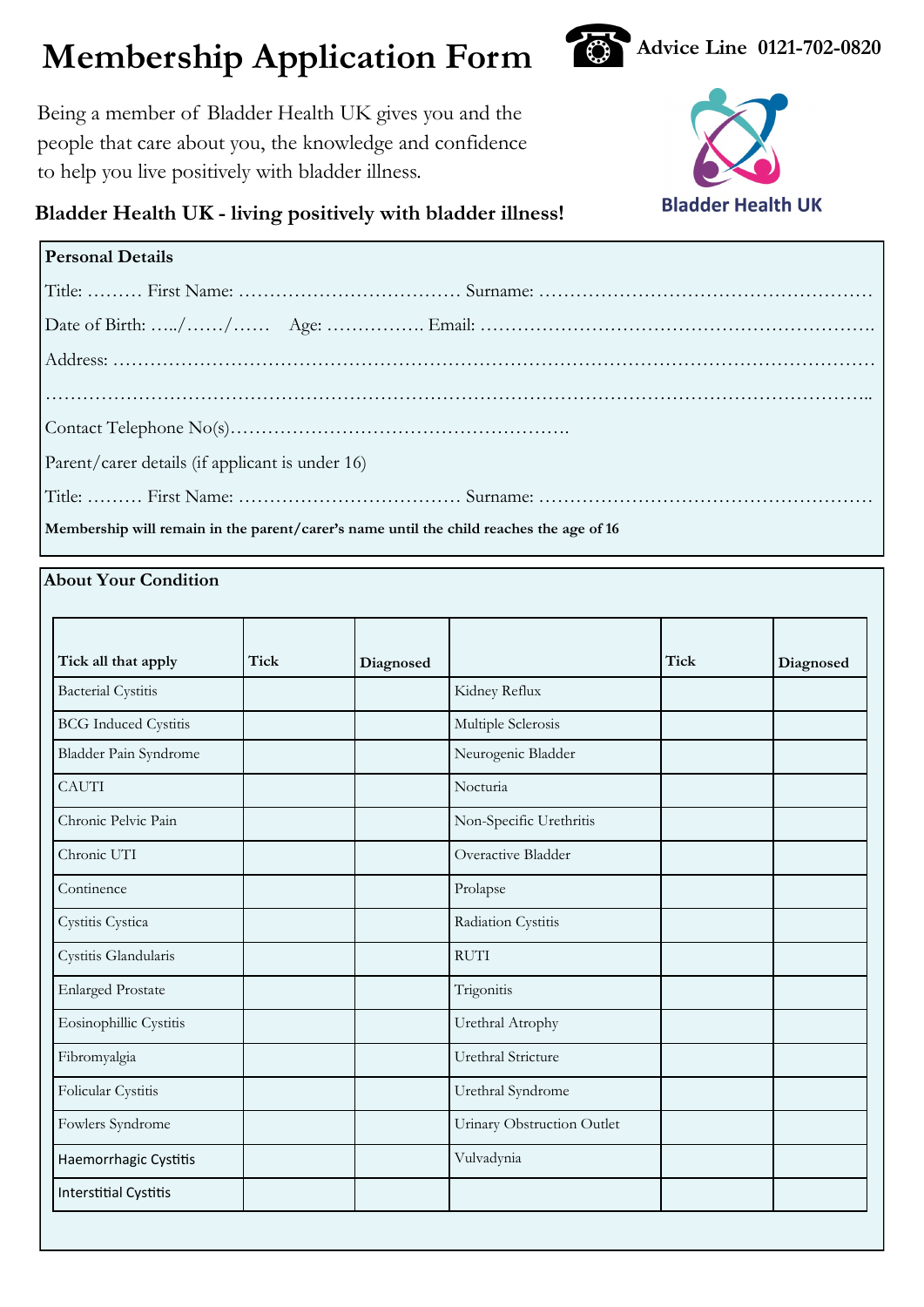**About Your Treatments (Tick all that apply & specify medication where applicable)**

| Cystoscopy        | <b>Botox</b>  | <b>Parsons Solution</b>     |                 | <b>Other Treatment</b> |
|-------------------|---------------|-----------------------------|-----------------|------------------------|
| <b>Dilation</b>   | Uracyst       | Antihistamine               |                 | (please list below)    |
| <b>Distention</b> | Kentera Patch | Antispasmodic               | <b>Contract</b> |                        |
| <b>DMSO</b>       | iAluril       | Antibiotics                 | $\mathcal{L}$   |                        |
| Cystistat         | Mirabegron    | Anti-inflammatory           | <b>Contract</b> |                        |
| Elmiron           | Gepan         | <b>Stem Cell Therapy</b>    | <b>Contract</b> |                        |
| Neuromodulation   | Hyacyst       | <b>Pelvic Floor Therapy</b> | $\sim$          |                        |
| <b>Vesicare</b>   | Atarax        | <b>PTNS</b>                 |                 |                        |

#### **Privacy and Data Protection**

Here at Bladder Health UK we take your privacy seriously and will only process your personal information in pursuance of the legitimate interests of the charity - to administer your account and to provide the products and services you expect as a subscription paying member.

However, from time to time, we would like to contact you with details of additional services or products we would like to offer you or to advise of studies you may wish to take part in. If you consent to us contacting you for this purpose, please circle to say how you would like us to contact you:

#### **Post Email Email Telephone**

We never pass your details on to a third party without writing to you or telephoning you to ask for your consent.

#### **Local Group Information**

BHUK run local groups for members in parts of the UK. They are a useful way to connect with others and to share ideas

If you wish to join a local BHUK Group and have your details shared with the group co-ordinator, please tick here

#### **Membership Payment Details**

Membership fees are an essential contribution to the services and support that Bladder Health UK are able to provide you with. We are always very grateful for any extra donation that you may be able to give that will further our work to help those affected by chronic bladder illness today and in the future. Please consider making an additional donation when you complete the payment section below.

1. **Joining Fee** £5.00 (*to cover the cost of your new member pack)*

#### 2. **Select Your Membership Type**

| UK Individual                              | $\text{\textsterling}20.00$ a year | For adults or parents and carers of children under 16.                                                                                            |
|--------------------------------------------|------------------------------------|---------------------------------------------------------------------------------------------------------------------------------------------------|
| UK Concessionary                           | $\text{\textsterling}10.00$ a year | For adults or parents and carers of a child under 16<br>registered unemployed, students and those reliant on a state pension<br>or benefits only. |
| Overseas Membership $\angle$ 25.00 a year  |                                    |                                                                                                                                                   |
| Voluntary Donation                         |                                    |                                                                                                                                                   |
| <b>Total First Year Payment</b>            |                                    |                                                                                                                                                   |
| (joining fee $f_{25.00}$ + Membership Fee) |                                    |                                                                                                                                                   |